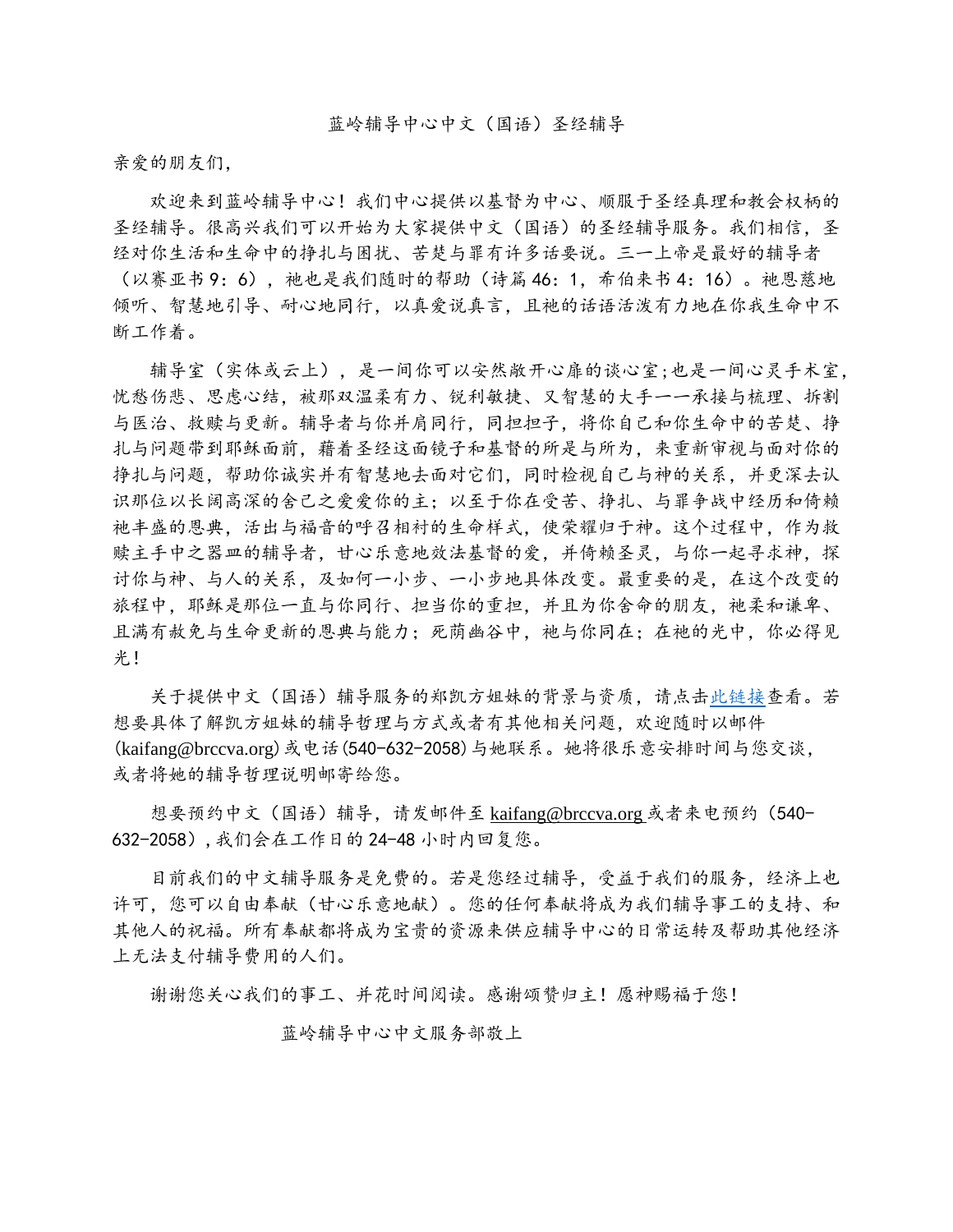親愛的朋友們,

 歡迎來到藍嶺輔導中心!我們中心提供以基督為中心、順服於聖經真理和教會權柄的 聖經輔導服务。很高興我們可以開始為大家提供中文(國語)的聖經輔導。我們相信, 聖 經對你生活和生命中的掙紮與困擾、苦楚與罪有許多話要說。三一上帝是最好的輔導者 (以賽亞書 9:6), 祂也是我們隨時的幫助(詩篇 46:1, 希伯來書 4:16)。祂恩慈地 傾聽、智慧地引導、耐心地同行,以真愛說真言,且祂的話語活潑有力地在你我生命中不 斷工作著。

 輔導室(實體或雲上),既是一間你可以安然敞開心扉的談心室; 也是一間心靈手術 室, 憂愁傷悲、思慮心結, 被那雙溫柔有力、銳利敏捷、又智慧的大手一一承接與梳理、 拆割與醫治、救贖與更新。輔導者與你並肩同行,同擔擔子,將你自己和你生命中的苦楚、 掙紮與問題帶到耶穌面前,藉著聖經這面鏡子和基督的所是與所為,來重新審視與面對你 的掙紮與問題,幫助你誠實並有智慧地去面對它們,同時檢視自己與神的關系,並更深去 認識那位以長闊高深的舍己之愛愛你的主;以至於你在受苦、掙紮、與罪爭戰中經歷和倚 賴祂豐盛的恩典,活出與福音的呼召相襯的生命樣式,使榮耀歸於神。這個過程中,作為 救贖主手中之器皿的輔導者,甘心樂意地效法基督的愛,並倚賴聖靈,與你一起尋求神, 探討你與神、與人的關系,及如何一小步、一小步地具體改變。最重要的是,在這個改變 的旅程中,耶穌是那位一直與你同行、擔當你的重擔,並且為你舍命的朋友,祂柔和謙卑、 且滿有赦免與生命更新的恩典與能力;死蔭幽谷中,祂與你同在;在祂的光中,你必得見 光!

 關於提供中文(國語)輔導服務的鄭凱方姐妹的背景與資質,請點擊[此鏈接查](https://brccva.org/services/mandarin-services/)看。若 想要具體了解凱方姐妹的輔導哲理與方式或者有其他相關問題,歡迎隨時以郵件 (kaifang@brccva.org)或電話(540-632-2058)與她聯系。她將很樂意安排時間與您交談, 或者將她的輔導哲理說明郵寄給您。

想要預約中文(國語)輔導,請發郵件至 kaifang@brccva.org 或者來電預約(540-632-2058),我們會在工作日的 24-48 小時內回復您。

 目前我們的中文輔導服務是免費的。若是您經過輔導,受益於我們的服務,經濟上也 許可,您可以自由奉獻(甘心樂意地獻)。您的任何奉獻將成為我們輔導事工的支持、和 其他人的祝福。所有奉獻都將成為寶貴的資源來供應輔導中心的日常運轉及幫助其他經濟 上無法支付輔導費用的人們。

謝謝您關心我們的事工、並花時間閱讀。感謝頌贊歸主!願神賜福於您!

藍嶺輔導中心中文(國語)服務部敬上